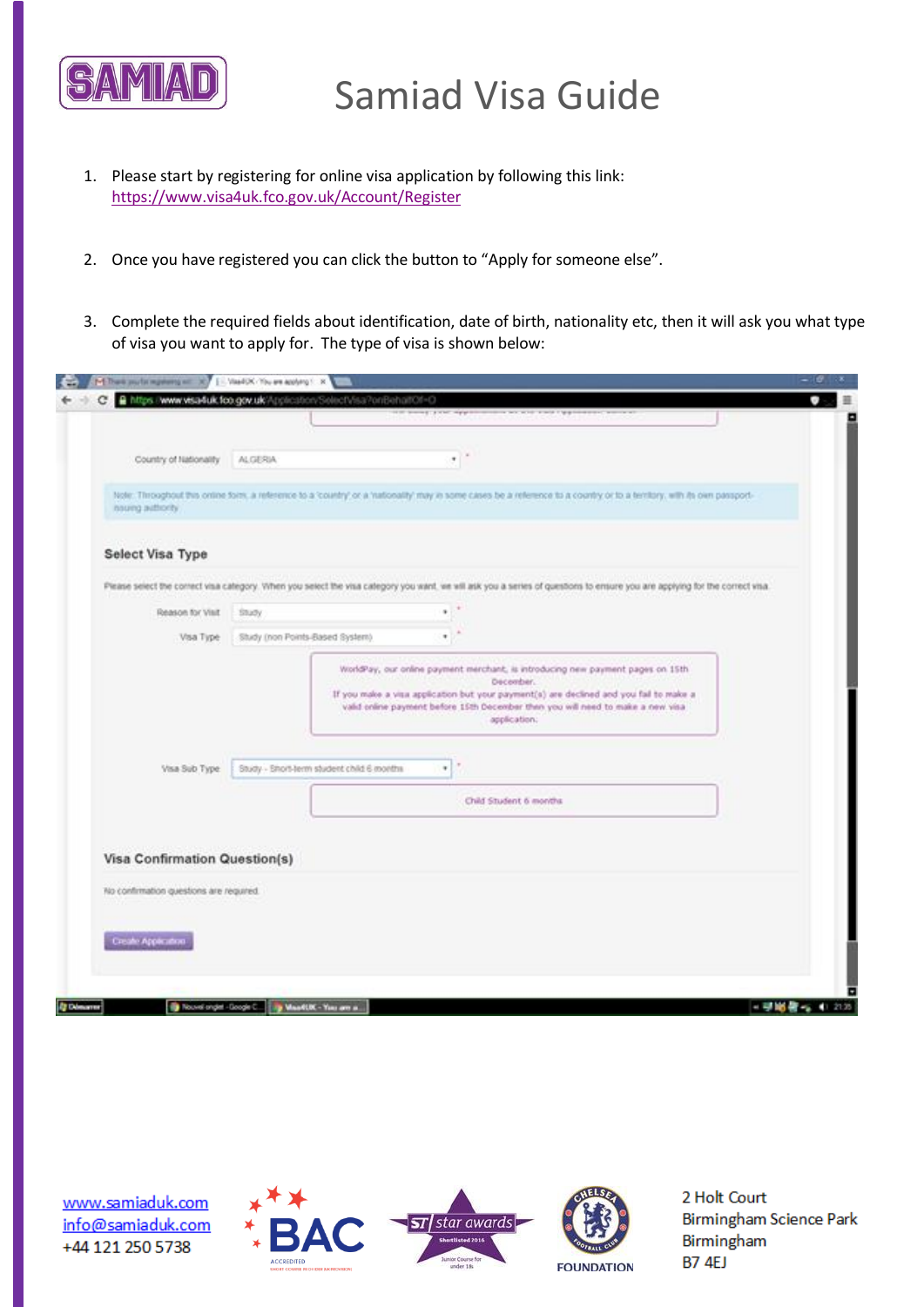

# Samiad Visa Guide

# 4. Click on Go to application, see below:

| Visa4UK - My applicatic $\times$<br>$\pm$                                                |                                                                                                                                                                                                    |                                                                                              |          |                             | O | $\times$ |
|------------------------------------------------------------------------------------------|----------------------------------------------------------------------------------------------------------------------------------------------------------------------------------------------------|----------------------------------------------------------------------------------------------|----------|-----------------------------|---|----------|
| $\circ$<br>visa4uk.fco.gov.uk/User/Home<br>$\leftarrow$<br>$\rightarrow$<br>$\mathbb{F}$ |                                                                                                                                                                                                    | □☆                                                                                           | $\equiv$ | $\mathscr{S}_{\mathscr{S}}$ | ధ | $\cdots$ |
|                                                                                          |                                                                                                                                                                                                    | Contact Us   Terms & Conditions   FAQs                                                       |          |                             |   |          |
| Apply For Myself                                                                         | Apply For Someone Else<br><b>View My Applications</b><br>BETA: This is the new UK visa application website. We are testing it. It is designed to make the application process simpler and clearer. |                                                                                              |          |                             |   |          |
|                                                                                          |                                                                                                                                                                                                    |                                                                                              |          |                             |   |          |
| <b>My applications</b>                                                                   |                                                                                                                                                                                                    |                                                                                              |          |                             |   |          |
|                                                                                          | Welcome to the Visa4UK service, you can apply for a UK visa using this service if<br>you're an applicant who is not currently in the UK.                                                           |                                                                                              |          |                             |   |          |
|                                                                                          | Register for an account using the 'Register an Account' button below to begin your<br>application.                                                                                                 |                                                                                              |          |                             |   |          |
|                                                                                          | We are currently updating our online visa application service. You may be able to<br>apply using our new service for visit visa applications if you are applying for a:<br>- Standard Visitor Visa |                                                                                              |          |                             |   |          |
|                                                                                          | - - Marriage Visitor Visa<br>- 1 month Permitted Paid Engagements visa                                                                                                                             |                                                                                              |          |                             |   |          |
|                                                                                          |                                                                                                                                                                                                    |                                                                                              |          |                             |   |          |
| Applicant:<br>Alex Hopkins                                                               | Status:<br>Incomplete                                                                                                                                                                              | Go To Application                                                                            |          |                             |   |          |
| Reference:<br>GWF044377608                                                               | <b>Next Step:</b><br><b>Go To Application</b>                                                                                                                                                      | Sign Declaration<br>■ Book Appointment                                                       |          |                             |   |          |
| <b>Travel Date:</b><br>21 Jul 2017                                                       | <b>Study</b><br>Study - Short-term student child 6 months                                                                                                                                          | Pay for Application<br>● Print Application                                                   |          |                             |   |          |
| <b>Application Started:</b>                                                              |                                                                                                                                                                                                    | Delete Application                                                                           |          |                             |   |          |
| 02 Jun 2017<br>https://www.visa4uk.fco.gov.uk/form/44377608                              |                                                                                                                                                                                                    |                                                                                              |          |                             |   |          |
| Ŧ<br>$\bigcirc$ Type here to search                                                      | 辧<br>ê<br>$A \equiv$<br>e<br>Œ<br>$0\overline{z}$                                                                                                                                                  | 2 ∧ $\frac{10.50}{6}$ ∞ $\frac{1}{2}$ € $\frac{10.50}{22/06/2017}$<br>$\circ \triangleright$ |          |                             |   |          |

5. You will then see this screen, which is where the majority of the information about your stay will need to be added. As you can see there are a number of sections in black down the left hand side that will need to be completed in order to be submitted:

| Visa4UK - Study - Study $\times$ +                           |                                                                                                                                                                                                                                                                         |              |                           | ð  | $\times$ |
|--------------------------------------------------------------|-------------------------------------------------------------------------------------------------------------------------------------------------------------------------------------------------------------------------------------------------------------------------|--------------|---------------------------|----|----------|
| $\rightarrow$<br>$\circ$<br>visa4uk.fco.qov.uk/form/44377608 |                                                                                                                                                                                                                                                                         | □☆           | $\mathscr{D}$<br>$\equiv$ | ది | .        |
|                                                              | Tour unique application reference number is: GWF044511000                                                                                                                                                                                                               |              |                           |    |          |
|                                                              | Study - Study (non Points-Based System) - Study - Short-term student child 6 months                                                                                                                                                                                     |              |                           |    |          |
| <b>Passport and Travel</b><br><b>Information</b>             | <b>Passport / Travel Document</b>                                                                                                                                                                                                                                       |              |                           |    |          |
| <b>Personal Details and Travel</b><br><b>History</b>         | Family/Last Name as stated in the passport or travel<br>Family Name / Surname<br>document. If you only have one name, please enter it<br>(If you only have one name, please enter it here and in the Given Name box)<br>here and then re-enter it in the Given Name box |              |                           |    |          |
| <b>Family Details</b>                                        | <b>Hopkins</b>                                                                                                                                                                                                                                                          |              |                           |    |          |
| <b>Employment and Income</b>                                 | Given Names as stated in the passport or travel<br>Given Name(s) / Forename(s)<br>document. If you only have a Family Name re-enter the<br>(If you only have one name, please enter it here and in the Family Name box)<br>Family Name in this field<br>Alex            |              |                           |    |          |
| Family and Friends in the UK                                 | Have you ever used, or been known by, any other<br>Have you ever used, or been known by, any other names? This includes a married                                                                                                                                       |              |                           |    |          |
| <b>Medical Treatment</b>                                     | names?<br>name, maiden name, name at birth, professional name<br>O <sup>Yes</sup>                                                                                                                                                                                       |              |                           |    |          |
| <b>Under 18</b>                                              | $\bigcirc^{\mathsf{No}}$<br>Date of Birth<br>Date of Birth as stated in the passport or travel                                                                                                                                                                          |              |                           |    |          |
| <b>Additional Information</b>                                | document<br>e,<br>08 Jun 2005                                                                                                                                                                                                                                           |              |                           |    |          |
| <b>Save</b>                                                  | <b>Place of Birth</b><br>Place of Birth as stated the passport or travel document                                                                                                                                                                                       |              |                           |    |          |
| Save & Quit                                                  |                                                                                                                                                                                                                                                                         |              |                           |    |          |
| <b>Confirm Application</b>                                   | Gender<br>Gender as stated in the passport or travel document<br>Male<br>$\checkmark$                                                                                                                                                                                   |              |                           |    |          |
|                                                              | Nationality as stated in the passport or travel document<br>Nationality                                                                                                                                                                                                 |              |                           |    |          |
|                                                              | <b>ALGERIA</b><br>$\checkmark$                                                                                                                                                                                                                                          |              |                           |    |          |
|                                                              | Do you have any other passports or travel documents<br>Do you currently hold, or have you ever held, any other nationality or nationalities?<br>which show you have held a different nationality or<br>$\bigcirc$ Yes<br>nationalities?<br>$\bigcirc$ No                |              |                           |    |          |
|                                                              | Number of the passport or travel document that you will<br><b>Current Passport or Travel Document Number</b>                                                                                                                                                            |              |                           |    |          |
| Ŧ<br>$\bigcirc$ Type here to search                          | ະ<br>e<br>A <b>B</b><br>$0\,$<br>靈<br>Ő<br>$x \equiv$<br>$0\,Z$<br>J.<br>w<br><sub>S</sub><br>Œ<br>m.<br>$\blacktriangleright$                                                                                                                                          | e            |                           |    | 围        |
| ww.samiaduk.com                                              |                                                                                                                                                                                                                                                                         | 2 Holt Court |                           |    |          |

 $\underline{W}$ info@samiaduk.com +44 121 250 5738







Birmingham Science Park Birmingham **B7 4EJ**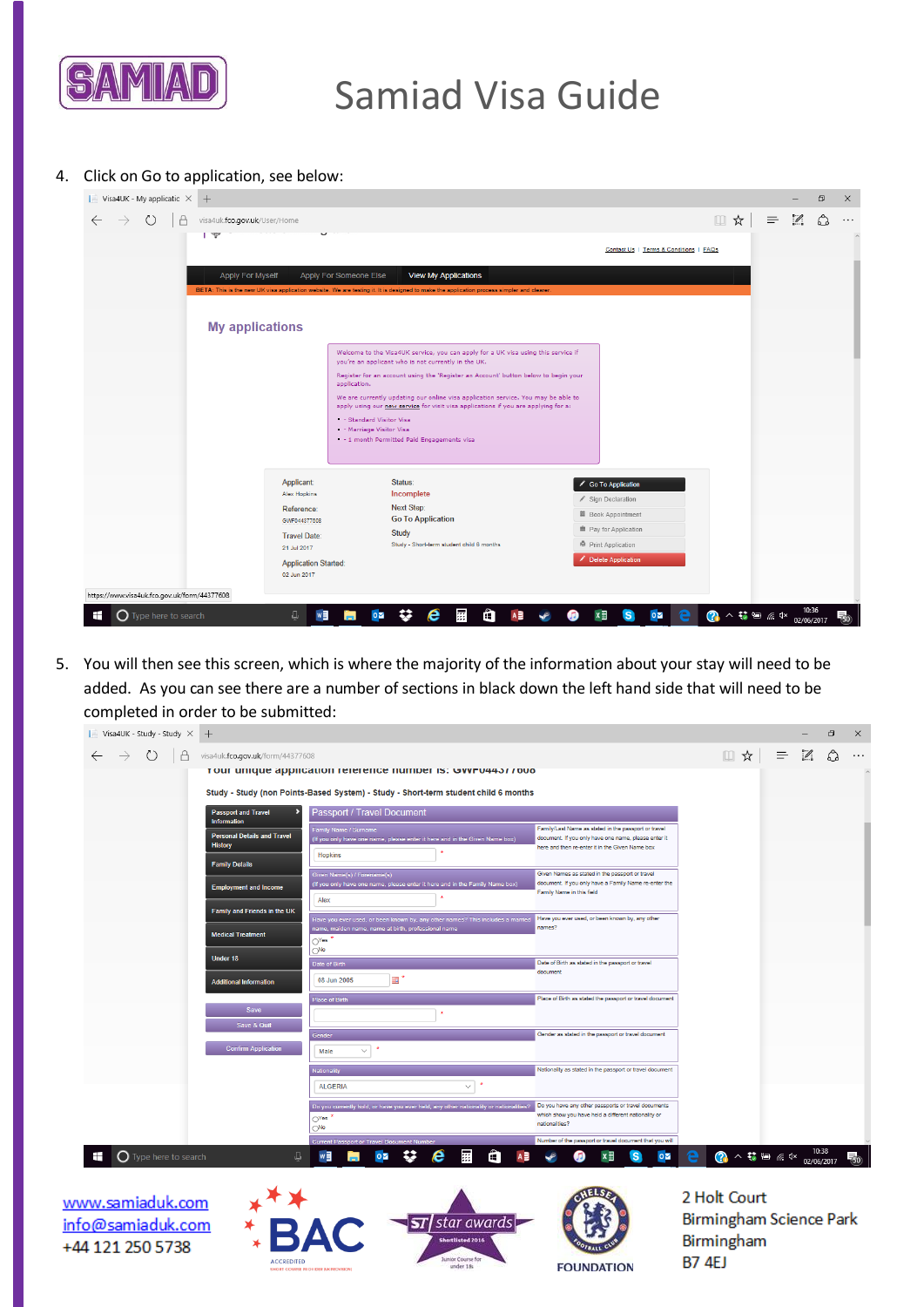

### **6. Section 1 – Passport and travel information.**

The information in this section is straight forward and mostly specific to the applicant such as nationality and date of birth etc. You will need to add in the specific arrival and departure dates though and for the section at the bottom asking for contact details and address of whilst you are in the UK. This can be found on your visa letter that was sent by Samiad to your email, it looks like this:

Location of Summer School: Trent College, **Contact Details: Alex Hopkins –**  Derby Road, 0044 121 250 5738 Long Eaton, [alex@samiad.com](mailto:alex@samiad.com) NG10 4AD Or

 **Location of Summer School:** Box Hill School, **Contact Details:** Phil Taylor – RH5 6EA

 London Road 0044 121 250 5738 Dorking, [phil@samiad.com](mailto:phil@samiad.com)

### **7. Section 2 – Personal Details and Travel History**

In this section you are asked a number of questions about yourself and your travel and criminal history, make sure you answer every question correctly.

#### **8. Section 3 – Family Details**

This section is again about individual information specific to the applicant, please provide all of the details about the father and mother of the applicant.

#### **9. Section 4 – Employment and Income**

When completing this section, please remember you are completing this for the applicant and not yourself, so the employment status etc needs to be the applicants and not your own. Therefore if it is a child, then the answer is most likely that they are a "student (not working".

It is imperative to answer the financial section correctly, and below is a screen shot of this section, if the applicant is a child then the answers are as follows:

**Do you have any savings, properties, other income** – No

**How much do you spend each month on living costs** – 0 GBP

**How much of your total monthly income is given to family members or other dependants** – 0 GBP

www.samiaduk.com info@samiaduk.com +44 121 250 5738





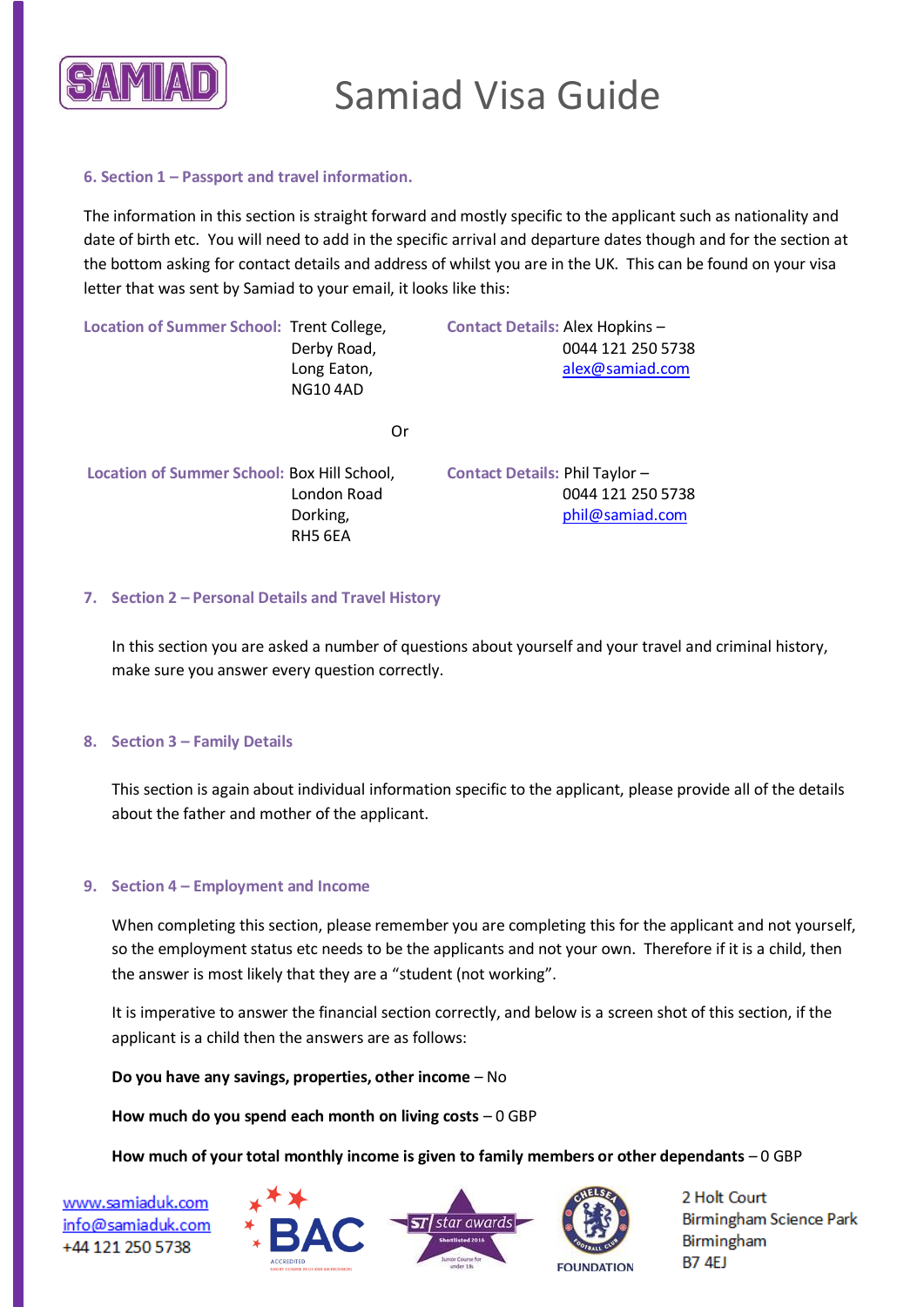

# Samiad Visa Guide

#### **What is the cost to you personally of your trip to the UK –** 0 GBP

**The total amount of money you have for you trip**  $-$  **\*\*Full fee for the Samiad summer school as written on** your visa letter + Your flight costs and some pocket money\*\*

**The cost of the aeroplane, boat, train tickets –** Approximately and realistically how much this will cost in FBP

**The cost of your accommodation –** Prepaid

**The cost of your living expenses –** Prepaid

**Is there someone other than you paying for all or part of your trip? – Yes** 

**How much will they be paying towards your trip – This much match your answer to the total amount of** money you have for the trip (Fee on visa letter + flight costs + pocket money)

**Please explain why they are paying towards the cost of your trip**  $-1$  **am a minor and still fully dependant on** my parents for my living costs. Accommodation, activities, local transport and tuition is provided by Samiad and paid for by my Father/Mother.

**What is the total amount in GBP –** Same as previous answer (Fee on visa letter + flight costs + pocket money)

# **10. Section 5 – Family and friends in the UK**

**Please enter details of what you plan to do in the UK –** I am going to a summer school called Samiad based at "Enter name of campus, either Box Hill School, Trent College or Denstone College". A number of activities and excursions are planned during my stay and a copy of the full itinerary is included in my application.

\*Answer the other questions in this section carefully and in as much detail as possible

#### **11. Section 6 – Medical treatment**

Answer the other questions in this section carefully and in as much detail as possible

#### **12. Section 7 – Under 18**

**Please give details of your parents/guardians in your home country** - In this section you must add information about the parents or guardians of the applicant in full detail.

Who are you travelling to the UK with – In this section you must include information about a group leader or teacher who is travelling with them if they are part of a group, or other nominee if they are travelling with

www.samiaduk.com info@samiaduk.com +44 121 250 5738